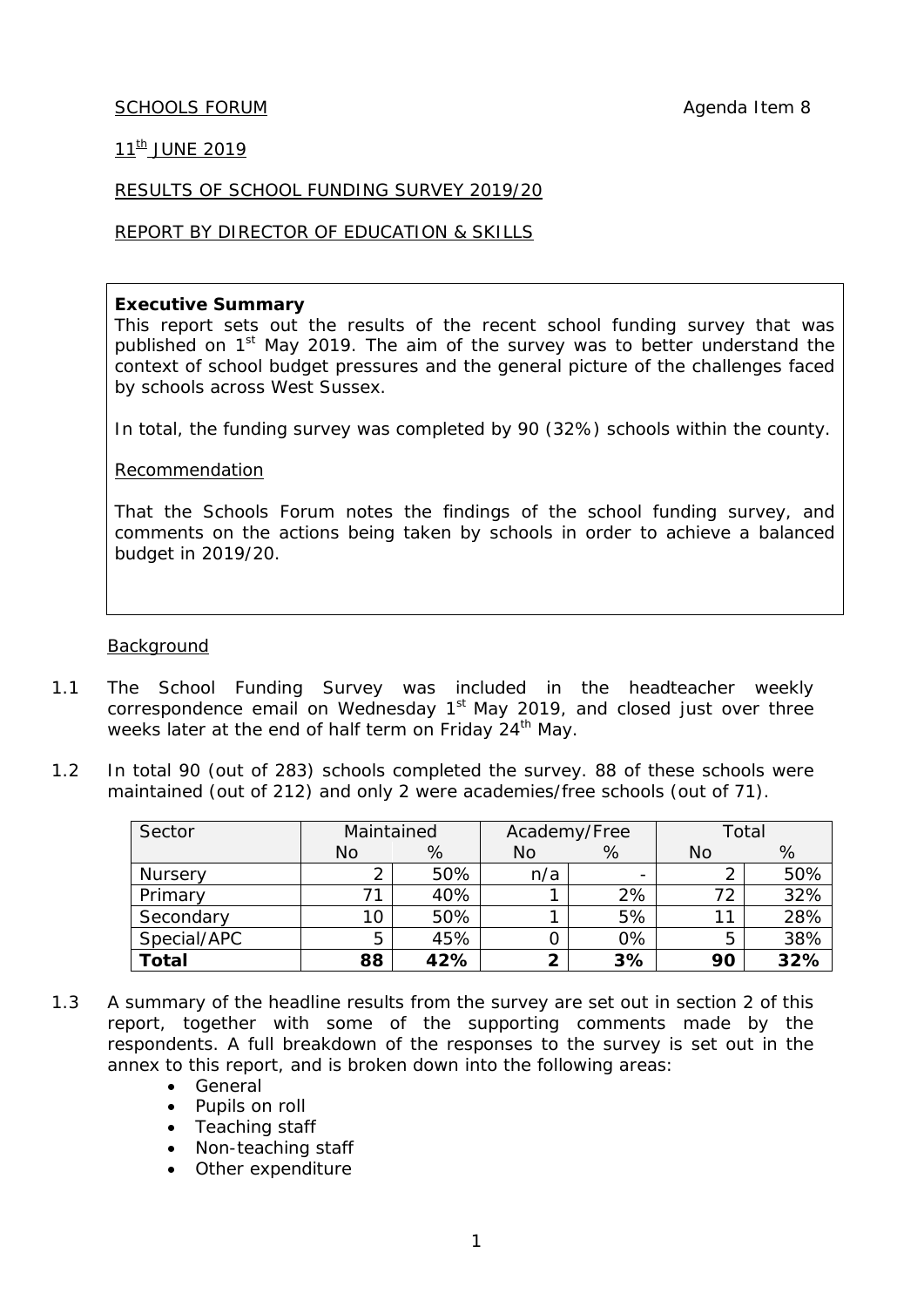#### Summary of Results

2.1 Of the 90 schools who responded to the survey 12 (13%) said that they had requested a licensed deficit in 2019/20, and 47 (52%) believed that they would be unable to set a balanced budget next year (2020/21). Many of the schools who are setting a balanced budget in 2018/19 are only able to do so because of management actions taken in previous financial years or through having a healthy balance of funds in their reserves.

*'The savings that we made from the action taken in 2018/19 meant that we have not had to make any savings in order to set our 2019/20 budget.'*

*'A substantial carry forward and careful budgeting have ensured the last 5 years have been positive for the school with a healthy budget. Moving forwards however the carry forward is being eroded.'*

*'We are currently relying on growth fund and historic carry forward to balance our budget. With increased SEN putting a strain on support staff I am not expecting to be able to balance our budget long term.'*

2.2 Due to the current funding pressures, 36 (40%) of the responses stated that they asked parents for a contribution to help fund their school, whilst 15 (17% were looking to federate with another school. Most schools already ask parents to contribute towards the cost of school trips etc, but an increasing number said that they are also looking for these funds to help meet some of the school essentials.

*'We are asking parents to donate more money towards costs of curriculum activities and trips.'*

*'The contribution we ask from parents is to keep the use of our swimming pool.'*

*'Headteacher spending more time looking for grants, sponsorship and meetings with PTA to look at range of ways to increase income for school from parents.'*

*'We are having to rely on donations from parents & PTA to pay for music provision, curriculum resources, books, special events to support the termly topics and to keep the minibus running between the two schools.'*

*'We have already lost subjects such as French in KS1, which are not compulsory and parents have now requested that they are allowed to fund this!'*

*'There is no curriculum spending planned in the 19/20 budget, essential resources such as exercise books are being funded by parental donations and fund raising and Governors funds from donations will also be used to purchase washroom supplies and resources throughout the year.'*

#### **Pupils on Roll**

2.3 In total, only 18 (20%) schools forecasted an increase in their pupil numbers in both of the next two years. Although 25 (35%) primary schools were expecting an increase this September, the majority (90%) thought that their numbers would either fall or stay the same the following year. Most secondary and special schools were not expecting a reduction in their pupil numbers.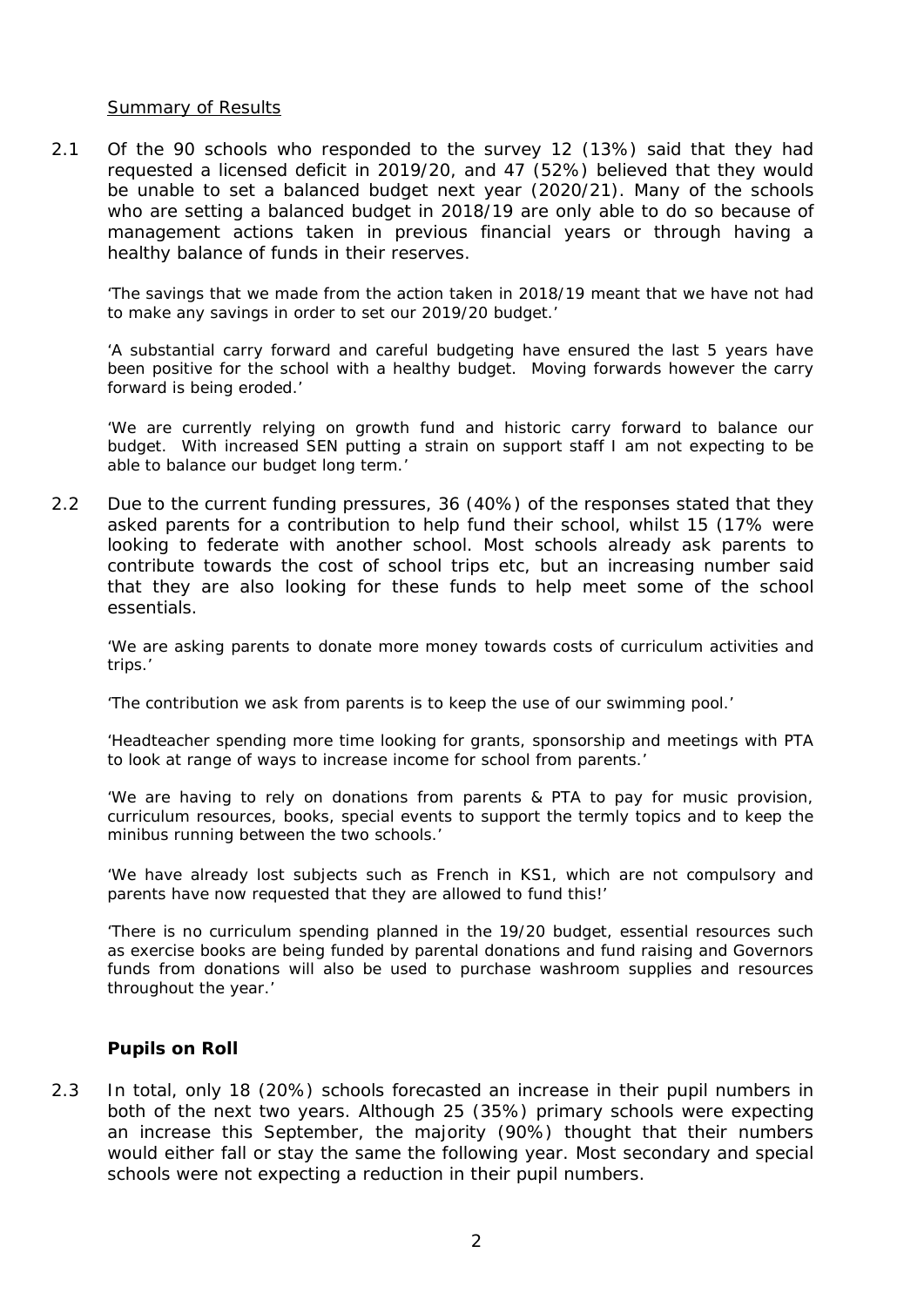2.4 The change in the funding formula means that the number of pupils on roll, and the characteristics of those pupils, is having an increasing impact on the funding that the school receives. Many schools are therefore looking to attract more pupils in the future, however, with primary numbers expected to plateau over the next couple of years, an increase in numbers at one primary school is only likely to have a detrimental impact at a neighbouring school.

*'Our biggest issue is the loss of our bubble year group in 2020/21, unless we get another bubble year group or hard federate with another school, we will not be able to balance our budget and would have to run with a deficit for at least 2 years, until the bubble year group completely leaves the school.'*

*'Increasing the PAN for our school, as supported by our governing body would ensure our*  future sustainability. There is parental demand for further places as seen by number of *applications for reception, appeals and waiting lists in other year groups. Our current and planned numbers on roll next year and past 2 years are above the predicted migration figures provided by WSCC. We have space internally for further classrooms.'*

2.5 64 (71%) schools are experiencing an increase in their number of pupils with an Education Health Care Plan (EHCP), whilst 74 (82%) are also seeing a rise in the number of pupils on their SEND register who don't qualify for an EHCP. With funding remaining tight in many cases, this means that a larger proportion of the funding that schools are receiving is being used to support those most at need.

*'We are experiencing more children with SEND needs, both children to apply for EHCPs and other SEN support which we don't have the funding to hire staff to meet their needs. Often other TAs are being taken away from other interventions and class support to give*  individual children support. This is impacting on progress and achievement of the other *children in the school.'*

*'Services that used to be available to schools are no longer there and we are having to buy in many services for our SEN pupils who have more and more complex and varied needs, that means the funds are not available for the rest of the pupils.'*

*'Our school is going into a licensed deficit this year with a recovery plan which will be difficult to achieve. We currently have 5 pupils on roll requiring one to one LSA support, only one of which who has an EHCP (funding for which still does not nearly cover the salary of full time one to one support). We have further pupils with extra needs joining us in September for which we have no LSA provision.'* 

# **Teaching Staff**

2.6 29 (32%) schools stated that they are looking to reduce their number of teaching staff in 2019/20. The majority of these schools were looking to do this through not filling vacant posts [15 (52%)], and/or through ceasing temporary contracts [16 (55%)]. 5 (17%) schools also said that they will need to make redundancies in order to balance their budget. The impact of these reductions will mean both increased class sizes and the increasing likelihood of classes needing to span more than just one year group. 7 (24%) schools also said that they will need to reduce the number of subjects on offer as part of their curriculum.

'W*e are only appointing teachers on a one year temporary contract as we may have to reduce the number of classes - this will mean teaching across key stages and possibly three year groups in one class.'*

*'We have increased class sizes and cut key roles (ie counselling) to reduce costs.'*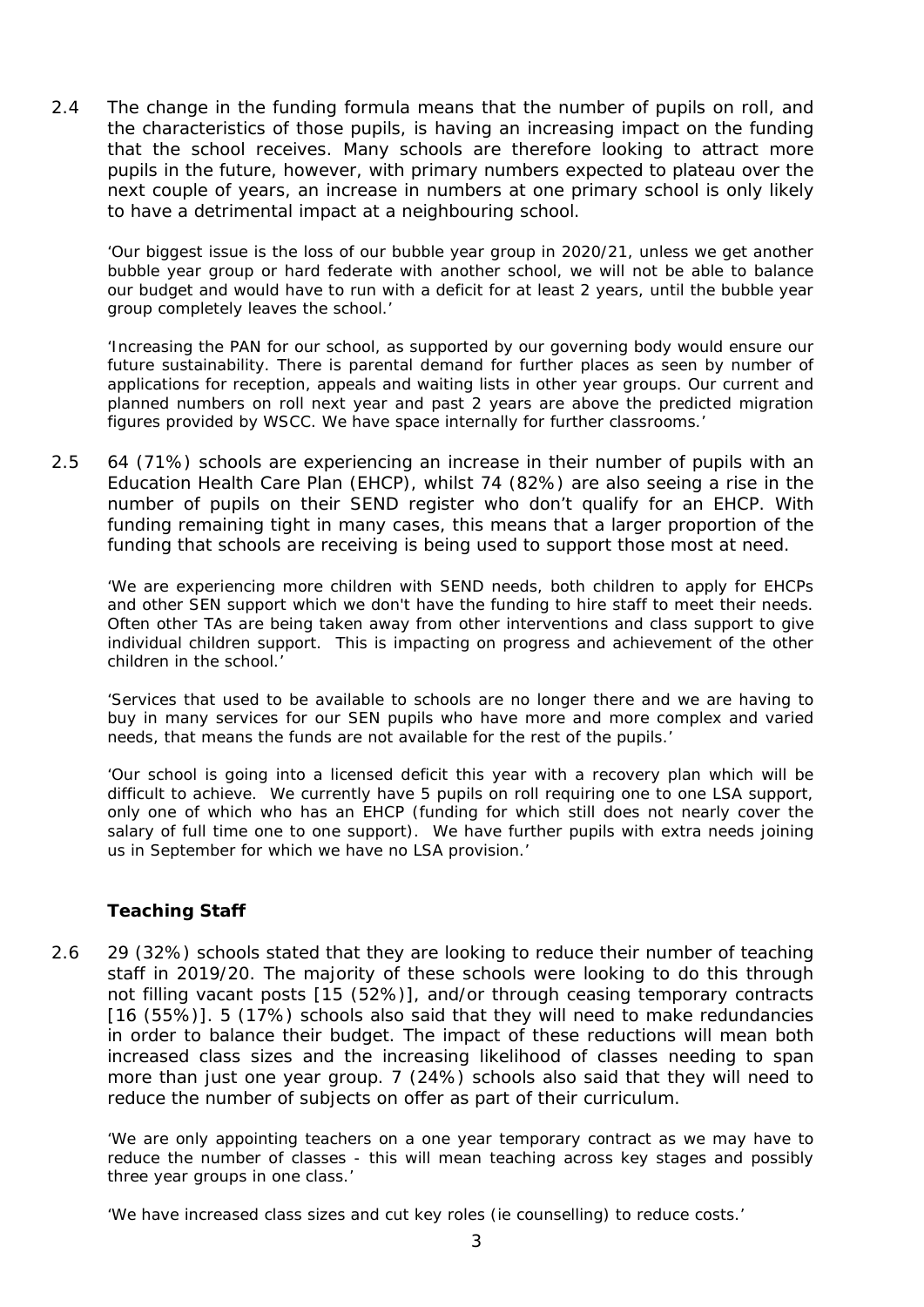2.7 A further impact of reducing staffing levels (both teaching and non-teaching) is that many schools are having to make cuts in areas of intervention and providing pastoral care to pupils.

*'Our viable staffing allocation only leaves a handful of unused teaching periods per week.*  The impact on us is that cuts have to be made outside the staffing budget, often in *intervention work for pupils that fall beneath an EHCP and are non PP pupils.'*

*'Our ongoing concern is providing sufficient staffing to meet the educational needs of children with SEN as well as meeting the pastoral needs of a growing number of children and their families that require support from the school directly as well as helping them to get the social support they need. We are concerned that our staffing represents 86% of our funding and income but feel that this staffing level is necessary to meet the educational and welfare needs of pupils.'*

*'Huge cuts to other support services in areas such as speech and language and County's Educational Psychology team has also placed a greater strain on our capacity. Significant additional needs for children in areas such as mental health are also well documented. Our school is currently spending £23k annually on two external counsellors because there is no provision elsewhere.'*

2.8 A number of schools also mentioned the reduced capacity that they now have at senior leadership level, either due to not being able to afford to fill these posts or where posts are filled, headteachers and deputies having to spend more time in the classroom and less time looking at the strategic issues within the school.

*'Supply cover is being provided by the headteacher and deputy head as there is no additional funding available for staff release or sickness cover and staff CPD is at the very minimum.'*

*'Reduction across all staff teams causing reduced strategic capacity of leadership team as they are required to take on more operational roles; e.g. covering classes, cleaning building; covering lunch etc.'*

*'Senior leaders including HT are taking an increase in teaching commitments, therefore reducing the capacity to drive forward the development of the school.'*

*'All release time to support the School Development Plan has been removed in entirety, this will impact on the already heavy workload for teachers and support staff.'*

*'During 2019/20 we will be making savings at Leadership level as out Head is moving on in September, this has helped with our shortfall.'*

## **Non-teaching Staff**

- 2.9 55 (61%) schools stated that they are looking to reduce their number of nonteaching staff in 2019/20. The majority of these schools, 44 (80%), are doing this through not filling vacant posts, and 15 (27%) are ceasing temporary contracts. 9 (16%) schools also said that they are considering redundancies in order to balance their budget.
- 2.10 Of the 55 schools reducing their numbers of non-teaching staff, 42 (76%) stated that they will have reduced capacity to support pupils with SEND as a result of this. In order to avoid this, some schools said that they are looking to replace staff with cheaper alternatives where possible.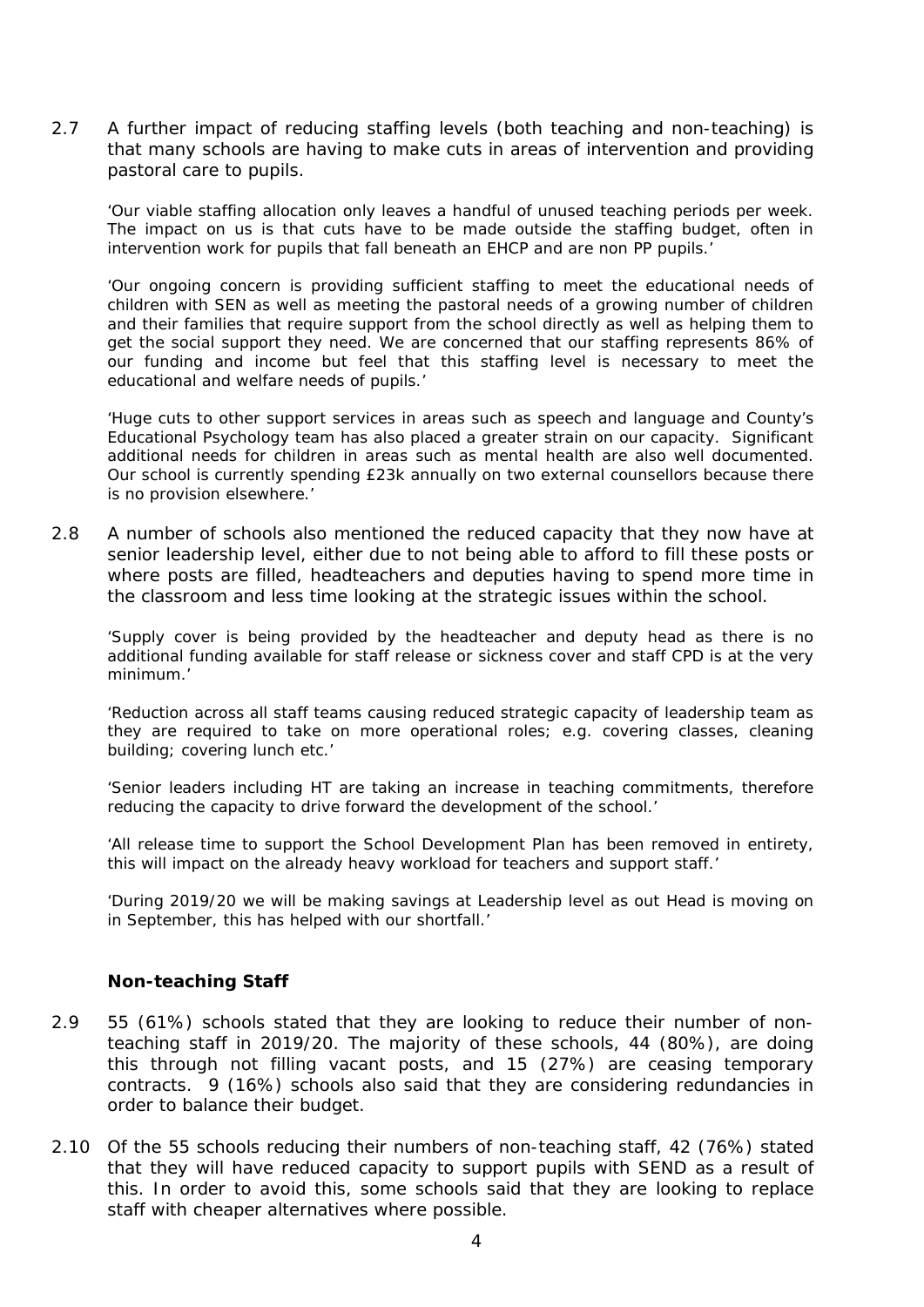*'The school will not be able to run our well established Nurture programme, meaning pupils of high need will have to return to the classroom setting; not receiving the alternative provision they require. Our Every Child Counts daily maths groups will also stop; these children will have to be taught within a class of 30 by one teacher.'*

*'The funding shortfall has meant that we have not been able to replace 1 admin post and 2 TA posts that have arisen this year. This has directly impacted on our ability to support pupils and has also impacted on teacher work/life balance as teaching staff are having to cover additional break duties.'*

*'If funding does not increase for 2021/22 then we would make our entire TA staff redundant which would be a total of 14.'*

*'We have not replaced our outgoing HLTA, and when UPS staff have moved on we have recruited cheaper staff to replace them.'*

## **Other Expenditure**

2.11 67 (74%) schools stated that they have had to cut non-teaching budgets in 2019/20. Of these schools, 54 (81%) are reducing the size of their curriculum budget, whilst 48 (72%) are looking to reduce their premises costs. Other budget areas such as staff training, school trips and extra-curricular activities are also being cut in 42 (63%) schools.

*'We have achieved savings on photocopying, marketing and postage etc. over time but the savings in these areas are minimal when looking at the bigger picture. We keep a focus on these costs as it is good practice and we can buy paper cheaper here or there, but it is salaries, PFI and student numbers that matter.'*

*'Spending on curriculum resources etc is at an all time low. This is not sustainable for the long term.'*

*'Staff CPD opportunities are significantly restricted. Unless training is free we are unable to send teachers on courses. More and more cover is being done by Headteacher or TA staff.'*

*'The shortfall is meaning that we have cut back on staffing, resources, software packages that improve parental communication, SLAs and extra-curricular activities (e.g. music lessons*), giving a less varied curriculum and less parental engagement. We cannot afford *absence insurance and have no supply budget so HLTAs cover PPA and SLT cover staff absence and lunch duties. The building is falling into disrepair as we have cut the repairs and maintenance budget.'*

*'There is less money to repair an ageing building and to keep our resources up to date or even respectable. The parent body is purchasing an awful lot for us via Amazon Wish List and dedicated fundraising activities. Professional Development is severely hampered for staff as I can't pay for any without getting grants.'*

*'School trips and visits have also decreased due to no longer having the ability to use the budget to subsidise any shortfall.'*

2.12 Of the 10 secondary and special schools who responded to the survey and who receive sixth form funding directly from the Education and Skills Funding Agency (ESFA), 7 (70%) said that they are having to make changes to their post-16 provision this year.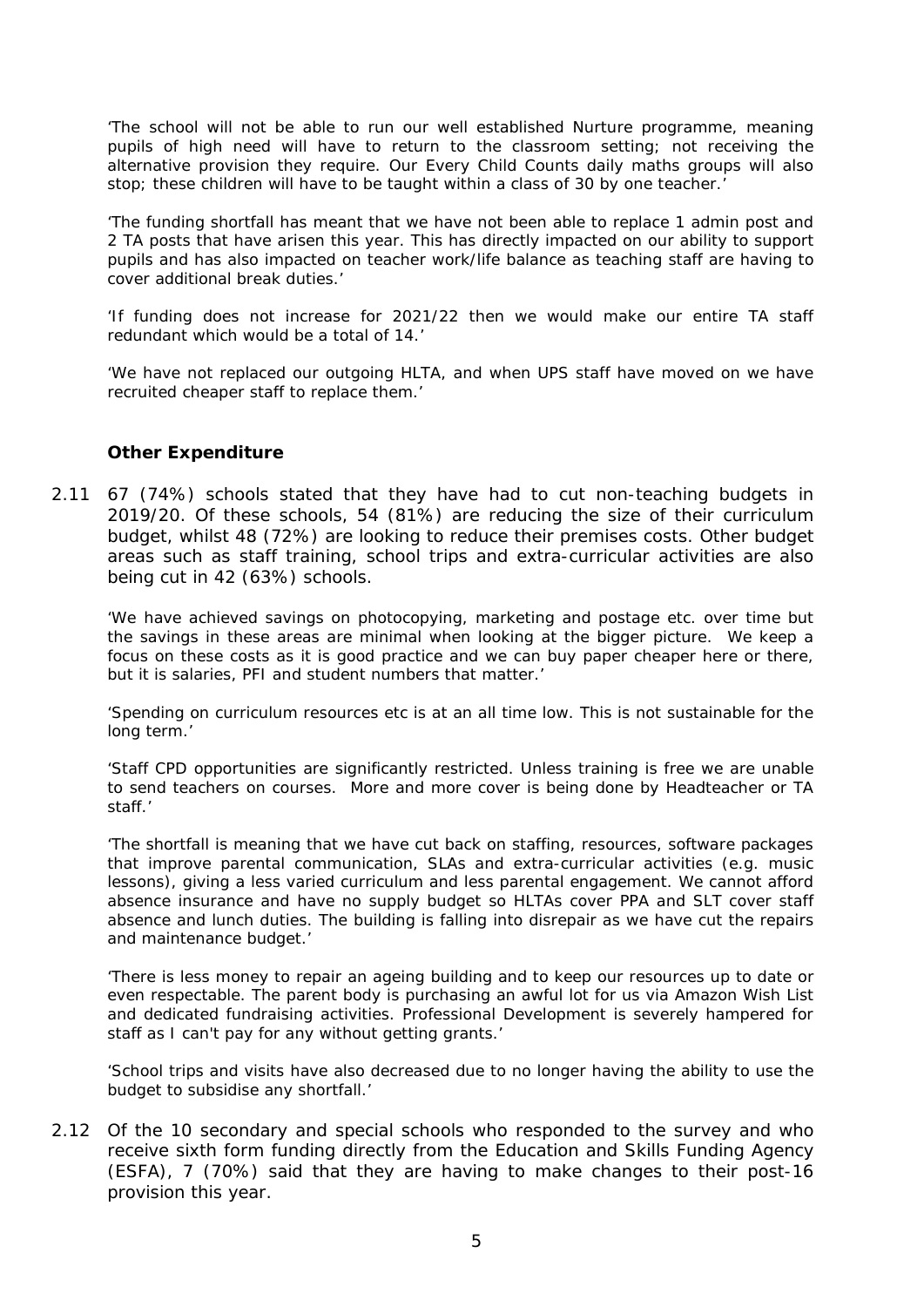*'Our Sixth Form income is our biggest risk to financial stability. Numbers change each year of students going from Year 11 into Year 12. When funding is lagged we need to ride out potential funding drops we see in the future. If numbers in the sixth form increase then naturally we see an increase in funding down the line. It is the biggest variable to our income.'*

*'Reduction in 6th form funding has meant we will be unable to run some of the courses we have historically been able to put on - especially where they have traditionally recruited lower numbers, but have been subsidised off the back of other higher enrolled courses.'*

*'Our KS4 and KS5 curriculum offer has been reduced, subjects which could not attract sufficient students are not being supported in 2019/20; this includes GCSE Textiles, A Level Dance, A Level Textiles, A Level German, A Level French, A Level Spanish, Level 3 Child Development, Level 3 Public Services.'*

#### **PAUL WAGSTAFF**

Director of Education & Skills

Contact: Andy Thorne, 0330 222 3349, andy.thorne@westsussex.gov.uk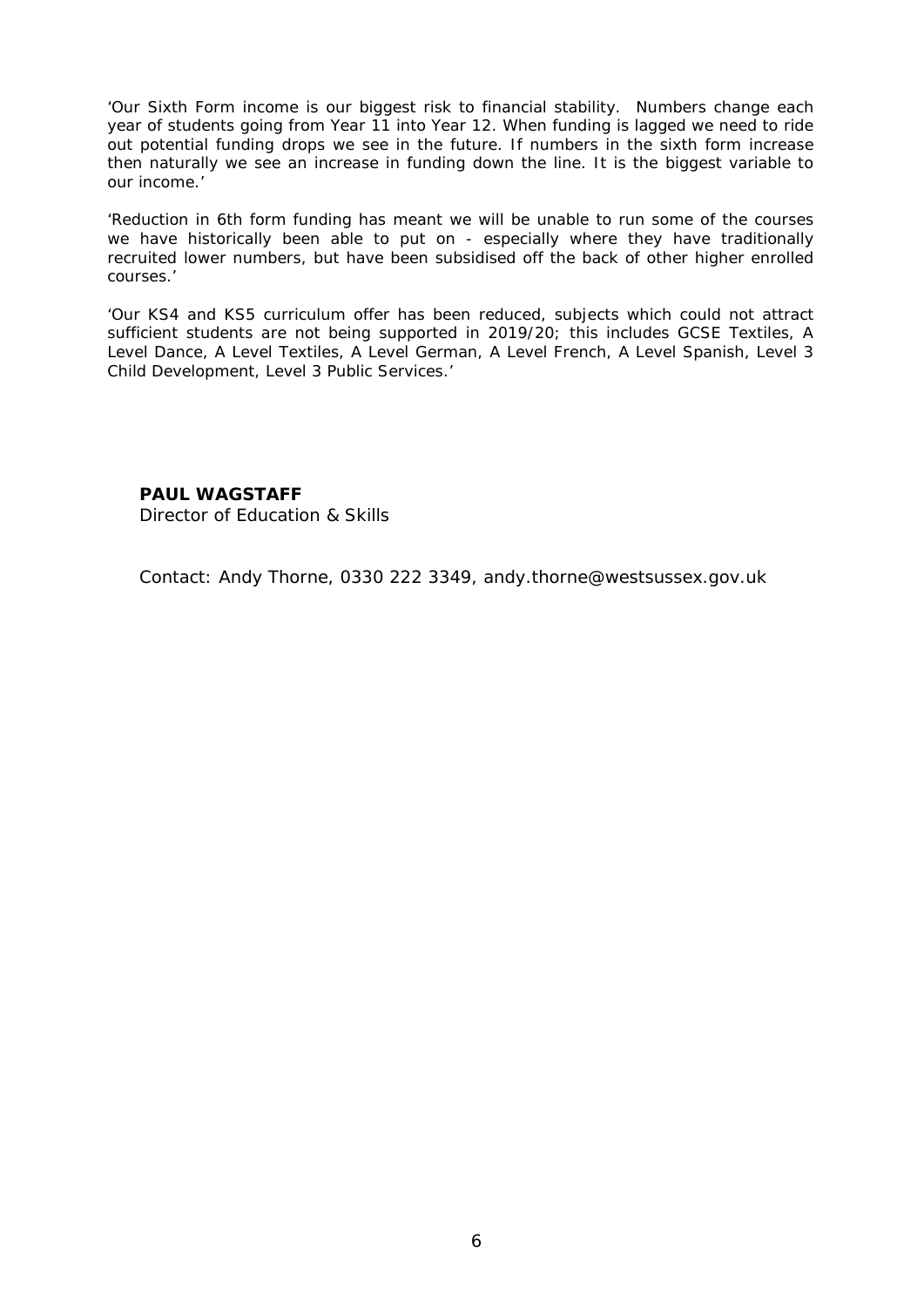# **2019/20 School Funding Survey Results**

# 1. **General**

1.1 Have you had to request a licensed deficit in 2019/20?

| Sector         | Yes |     | <b>No</b> |     |
|----------------|-----|-----|-----------|-----|
|                | No  | %   | No        | %   |
| <b>Nursery</b> |     | 50% |           | 50% |
| Primary        |     | 10% | 65        | 90% |
| Secondary      |     | 18% | Q         | 82% |
| Special/APC    |     | 40% | 3         | 60% |
| <b>Total</b>   | 12  | 13% | 78        | 87% |

1.2 Do you think that you will be able to set a balanced budget in 2020/21?

| Sector       | Yes |     | No |     |  |
|--------------|-----|-----|----|-----|--|
|              | No  | %   | No | %   |  |
| Nursery      |     | 50% |    | 50% |  |
| Primary      | 31  | 43% | 41 | 57% |  |
| Secondary    | a   | 82% | 2  | 18% |  |
| Special/APC  |     | 40% | 3  | 60% |  |
| <b>Total</b> | 43  | 48% | 47 | 52% |  |

1.3 Do you currently ask parents for a contribution to help fund your school?

| Sector         | Yes |      | <b>No</b> |     |  |
|----------------|-----|------|-----------|-----|--|
|                | No  | %    | No        | %   |  |
| <b>Nursery</b> |     | 100% |           | 0%  |  |
| Primary        | 27  | 37%  | 45        | 63% |  |
| Secondary      | h   | 55%  | 5         | 45% |  |
| Special/APC    |     | 20%  | 4         | 80% |  |
| Total          | 36  | 40%  | 54        | 60% |  |

1.4 Is your school considering federating with another school?

| Sector       | Yes       |     | No |     | N/A |     |
|--------------|-----------|-----|----|-----|-----|-----|
|              | <b>No</b> | %   | No | %   | No  | %   |
| Nursery      |           | -   |    | 50% |     | 50% |
| Primary      | 13        | 18% | 53 | 74% | 6   | 8%  |
| Secondary    |           | 9%  | Q  | 82% |     | 9%  |
| Special/APC  |           | 20% |    | 20% | 3   | 60% |
| <b>Total</b> | 15        | 17% | 64 | 71% | 11  | 12% |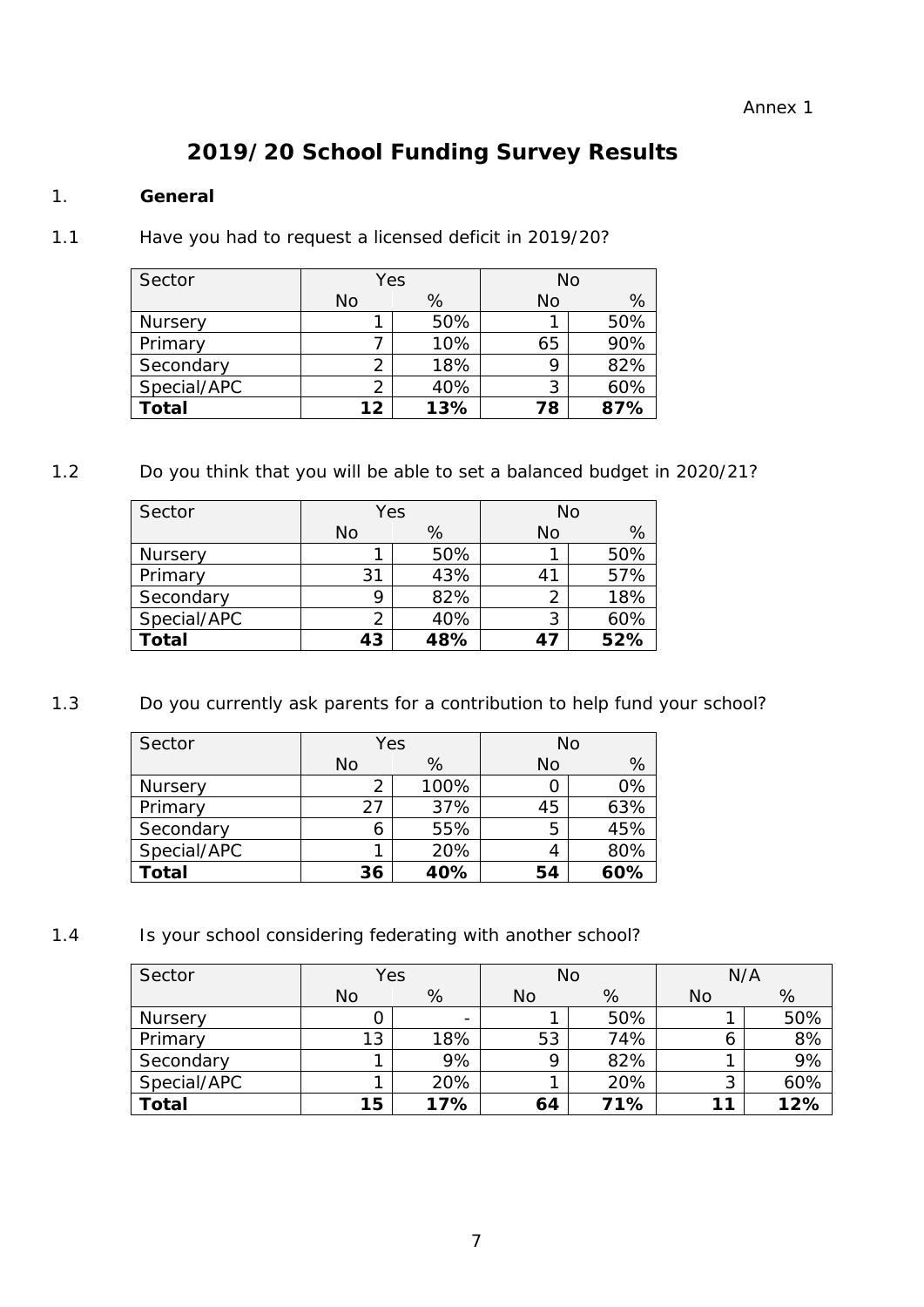# 2. **Pupils on Roll**

2.1 Are you expecting an increase or a decrease in your pupil roll in September 2019?

| Sector      | Increase  |     | Decrease |     | Same |     |
|-------------|-----------|-----|----------|-----|------|-----|
|             | <b>No</b> | %   | No       | %   | No   | %   |
| Nursery     |           | 50% |          | 0%  |      | 50% |
| Primary     | 25        | 35% | 20       | 28% | 27   | 37% |
| Secondary   | 5         | 45% |          | 10% | 5    | 45% |
| Special/APC |           | 20% |          | 20% | 3    | 60% |
| Total       | 32        | 36% | 22       | 24% | 36   | 40% |

2.2 Are you expecting this increase/decrease in pupil numbers to continue next next year (2020/21)?

| Sector       | 19/20 Increase |      | 19/20 Decrease |      | 19/20 Same |      |
|--------------|----------------|------|----------------|------|------------|------|
|              | No             | %    | No             | %    | No         | %    |
| Yes          | 18             | 56%  | 15             | 68%  | J          | 8%   |
| <b>No</b>    | $*13$          | 41%  |                | 18%  | ⌒          | 6%   |
| N/A          | $*1$           | 3%   |                | 14%  | 31         | 86%  |
| <b>Total</b> | 32             | 100% | 22             | 100% | 36         | 100% |

\* Note: The 14 schools who are not expecting their pupil numbers to continue rising next year are all primary schools.

2.3 Do you have an increasing number of pupils with an Education Health Care Plan (EHCP)?

| Sector         | Yes |     | <b>No</b> |     | N/A       |     |
|----------------|-----|-----|-----------|-----|-----------|-----|
|                | No  | %   | <b>No</b> | %   | <b>No</b> | %   |
| <b>Nursery</b> |     | 50% |           | 50% |           | 0%  |
| Primary        | 53  | 74% | 19        | 26% |           | 0%  |
| Secondary      | Q   | 82% | ⌒         | 18% |           | 0%  |
| Special/APC    |     | 20% |           | 0%  | 4         | 80% |
| <b>Total</b>   | 64  | 71% | 22        | 24% | 4         | 5%  |

2.4 Do you have an increasing number of pupils on your SEND register who don't qualify for an Education Health Care Plan (EHCP)?

| Sector       | Yes       |     | No |     | N/A |     |
|--------------|-----------|-----|----|-----|-----|-----|
|              | <b>No</b> | %   | No | %   | No  | %   |
| Nursery      |           | 50% |    | 50% |     | 0%  |
| Primary      | 64        | 89% | 8  | 11% |     | 0%  |
| Secondary    | Q         | 82% |    | 18% |     | 0%  |
| Special/APC  |           | 0%  |    | 20% | 4   | 80% |
| <b>Total</b> | 74        | 82% | 12 | 13% | 4   | 5%  |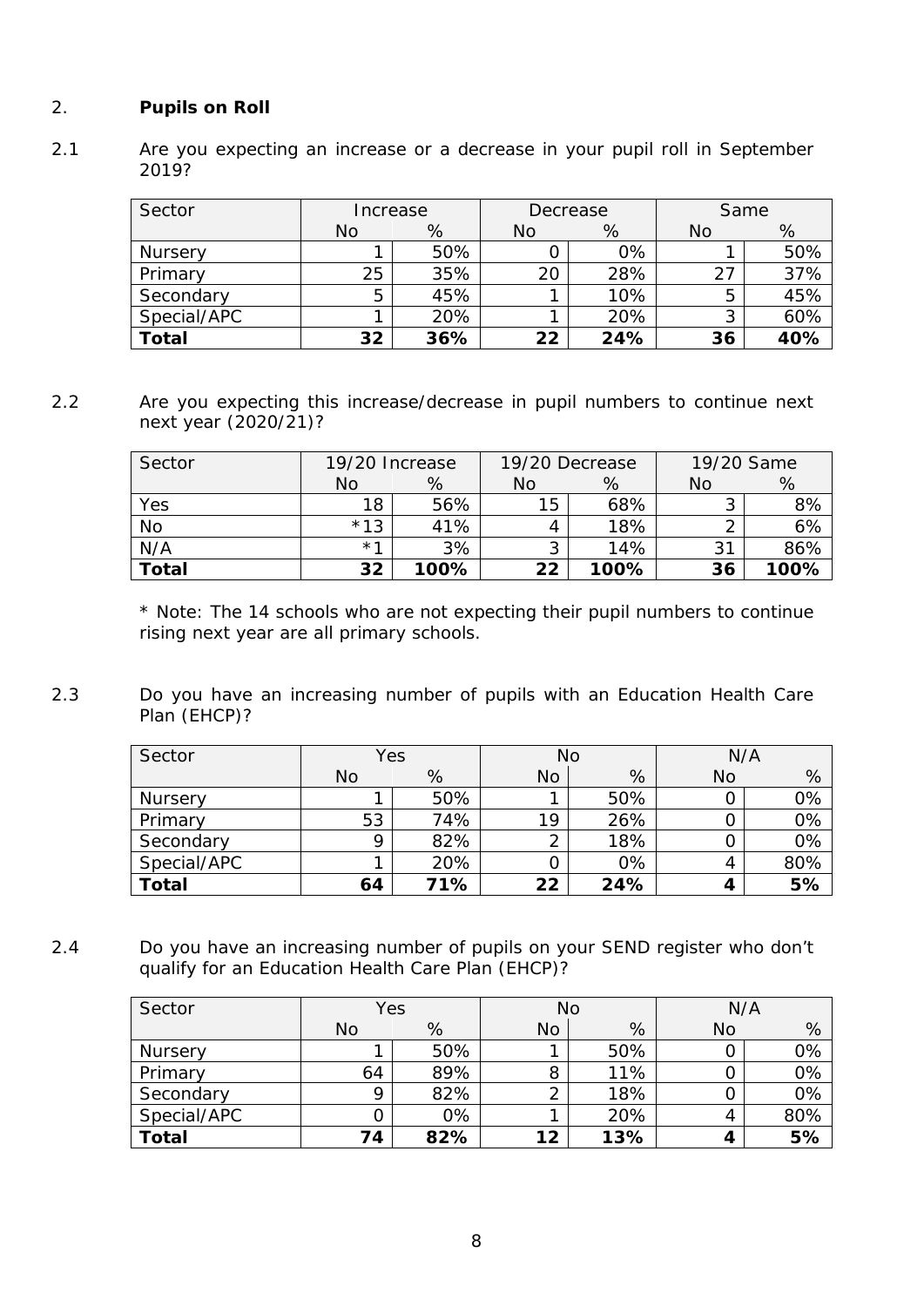# 3. **Teaching Staff**

# 3.1 Are you having to reduce your number of teaching staff in 2019/20?

| Sector         | Yes |     | No |      |  |
|----------------|-----|-----|----|------|--|
|                | No  | %   | No | %    |  |
| <b>Nursery</b> |     | 0%  | 2  | 100% |  |
| Primary        | 23  | 32% | 49 | 68%  |  |
| Secondary      |     | 36% |    | 64%  |  |
| Special/APC    | ⌒   | 40% | 3  | 60%  |  |
| <b>Total</b>   | 29  | 32% | 61 | 68%  |  |

## 3.2 How are you achieving this?

| Sector         | Not Filling Vacancies |      | Ceasing Temp Contracts |     | Redundancy |     |
|----------------|-----------------------|------|------------------------|-----|------------|-----|
|                | No                    | %    | No                     | %   | No         | %   |
| <b>Nursery</b> | n/a                   |      | n/a                    | -   | n/a        |     |
| Primary        | 10                    | 43%  | 14                     | 61% |            | 18% |
| Secondary      | 3                     | 75%  |                        | 50% |            | 25% |
| Special/APC    | ⌒                     | 100% |                        | 0%  |            | 0%  |
| <b>Total</b>   | 15                    | 52%  | 16                     | 55% | 5          | 17% |

Note: 2 of the 23 primary schools who answered yes to 3.1 answered n/a to this question

3.3 Are you having to remove subjects from your curriculum as a result?

| Sector       | Yes       |     | <b>No</b> |                          | N/A       |     |
|--------------|-----------|-----|-----------|--------------------------|-----------|-----|
|              | <b>No</b> | %   | No        | %                        | <b>No</b> | %   |
| Nursery      | n/a       | -   | n/a       | $\overline{\phantom{0}}$ | n/a       |     |
| Primary      | 5         | 22% | 12        | 52%                      | 6         | 26% |
| Secondary    | 2         | 50% |           | 50%                      |           | 0%  |
| Special/APC  | ი         | 0%  |           | 50%                      |           | 50% |
| <b>Total</b> |           | 24% | 15        | 52%                      |           | 24% |

Note: 1 primary school and 1 secondary school who answered no to 3.1 also said that they had removed subjects from the curriculum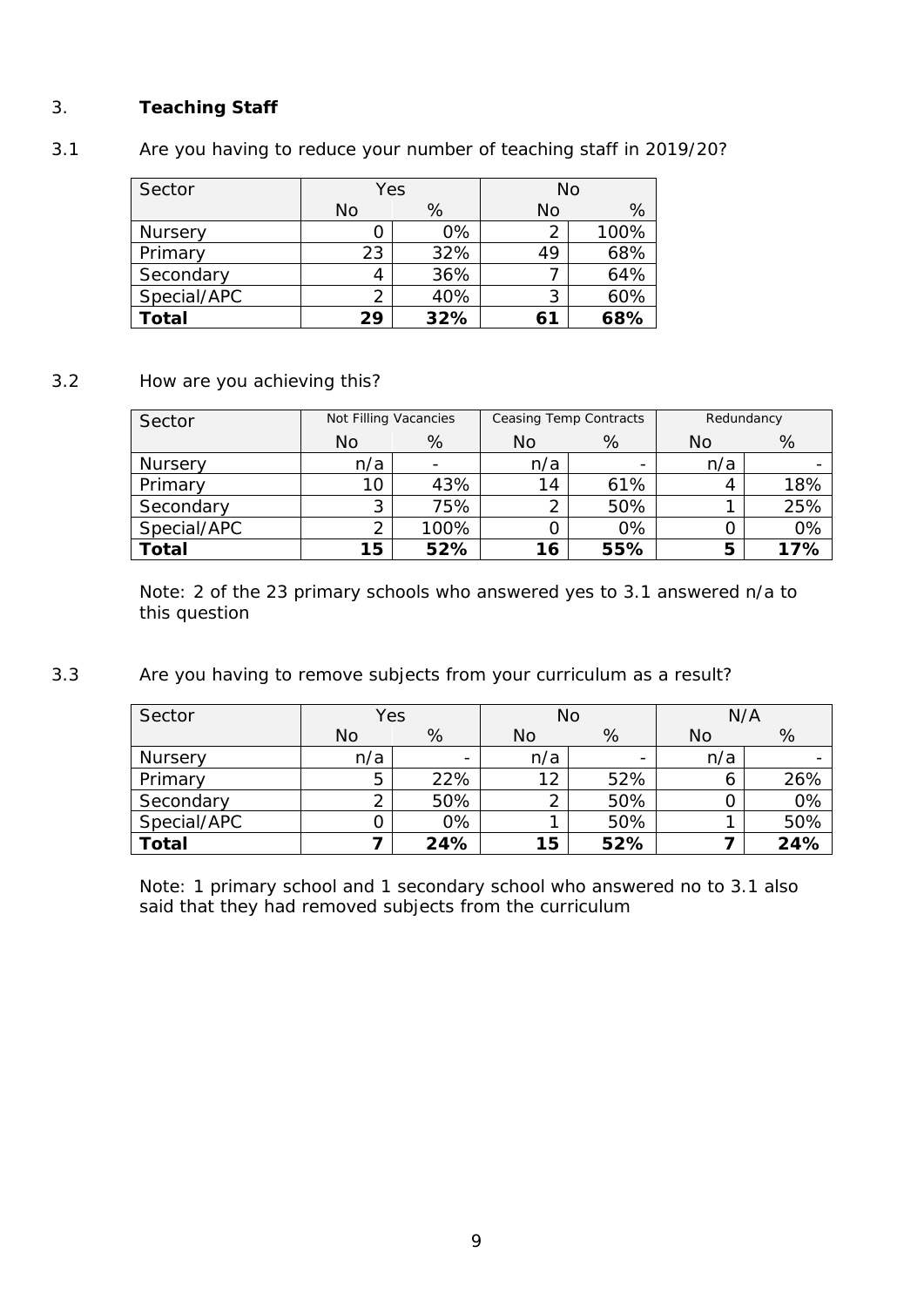# 4. **Non-teaching Staff**

4.1 Are you having to reduce your number of non-teaching staff in 2019/20?

| Sector       | Yes |      | No |     |  |
|--------------|-----|------|----|-----|--|
|              | No  | %    | No | %   |  |
| Nursery      |     | 100% |    | 0%  |  |
| Primary      | 46  | 64%  | 26 | 36% |  |
| Secondary    | 5   | 45%  | 6  | 55% |  |
| Special/APC  |     | 40%  | 3  | 60% |  |
| <b>Total</b> | 55  | 61%  | 35 | 39% |  |

## 4.2 How are you achieving this?

| Sector       | Not Filling Vacancies |      | Ceasing Temp Contracts |     | Redundancy |     |
|--------------|-----------------------|------|------------------------|-----|------------|-----|
|              | No                    | %    | No                     | %   | No         | %   |
| Nursery      |                       | 100% |                        | 50% |            | 0%  |
| Primary      | 36                    | 78%  | 13                     | 28% |            | 13% |
| Secondary    | 4                     | 80%  |                        | 20% | ∍          | 40% |
| Special/APC  | ∍                     | 100% |                        | 0%  |            | 50% |
| <b>Total</b> | 44                    | 80%  | 15                     | 27% | Q          | 16% |

# 4.3 Will you have reduced capacity to support your pupils with SEND as a result of this?

| Sector       | Yes       |     | No |     | N/A       |     |
|--------------|-----------|-----|----|-----|-----------|-----|
|              | <b>No</b> | %   | No | %   | <b>No</b> | %   |
| Nursery      |           | 50% |    | 50% |           | 0%  |
| Primary      | 39        | 85% |    | 15% |           | 0%  |
| Secondary    |           | 20% |    | 80% |           | 0%  |
| Special/APC  |           | 50% |    | 0%  |           | 50% |
| <b>Total</b> | 42        | 76% | 12 | 22% |           | 2%  |

Note: 4 primary schools, 1 secondary and 1 Special/APC who answered no to 4.1 also said that they would have reduced capacity to support pupils with SEND.